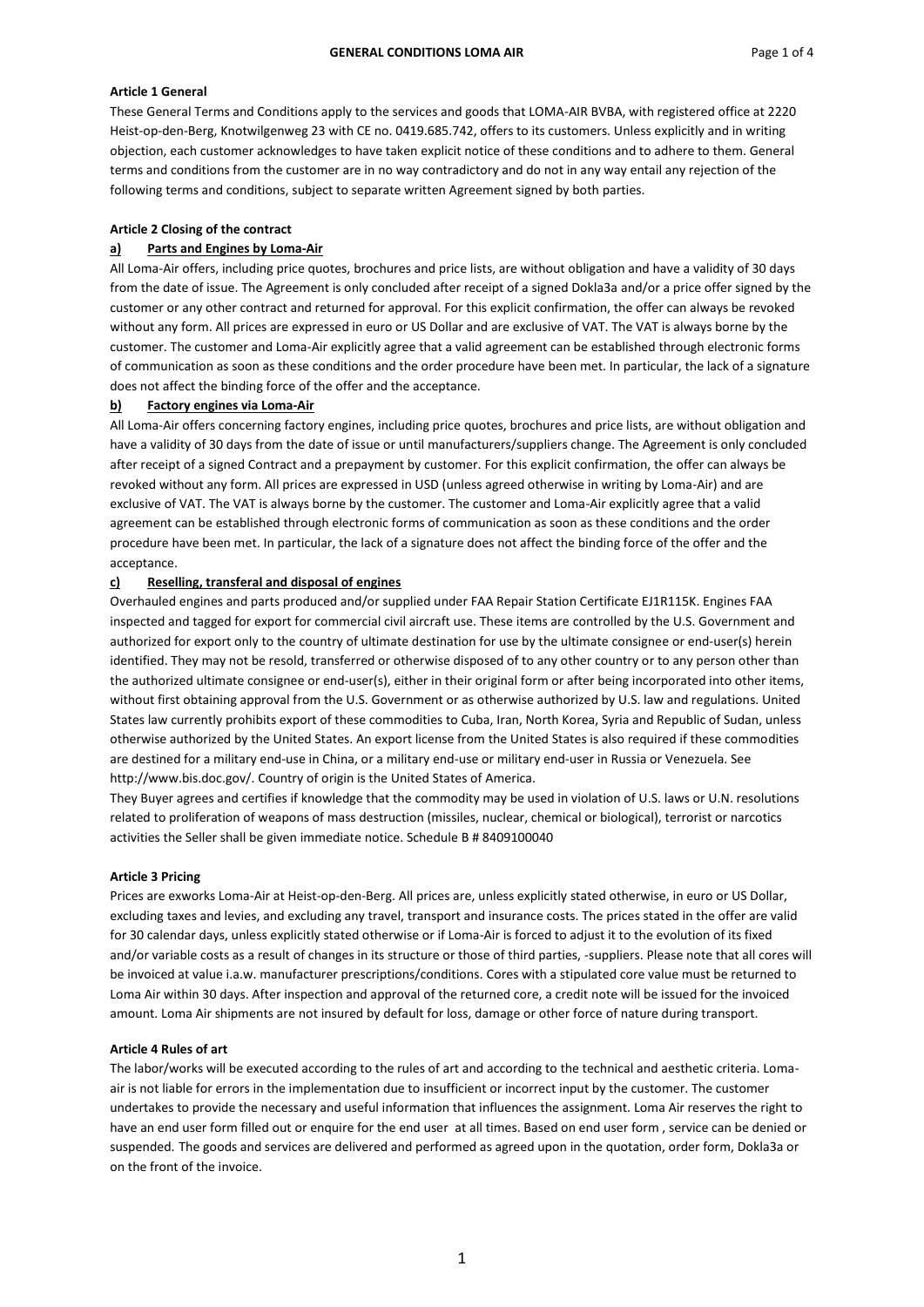## **Article 5 Retention of title**

The delivered goods remain the property of Loma-Air until full payment including costs and interest has been obtained. The customer waives his right of retraction if the goods are delivered and placed in a rented location, the identity and place of residence of the lessor will be communicated. From delivery to the yard, the customer is responsible for damage to and alienation of the goods from the Loma-Air material on the yard. The customer undertakes to immediately receive and inspect the goods.

By accepting the goods or taking them with them, the customer explicitly acknowledges that the merchandise meets his order and is free of any visible defect.

### **Article 6 Terms**

The terms stated in the agreement only entail an obligation of means in the Loma-Air Convention. Delay in mentioned does not have the right to compensation, nor to a certain condition.

#### **Article 7 Payment invoices**

# **a) Parts and engines by Loma-Air**

The invoices from Loma-Air are payable no later than the expiry date as stated on the invoice or, in the absence of an expiry date, no later than 14 calendar days after the invoice date. In the event of non-payment of a part or the whole of an invoice, the balance of all other, even non-expired, invoices will automatically and immediately become due and payable. In such a case, a default interest of 1% per month is also legally owed from the invoice date, without any notice of default or reminder. Every started month counts as a full month. In addition, in the aforementioned cases, by law and without any notice of default or formal notice, a lump-sum compensation of 10% of the contracted price, excluding VAT, with a minimum of EUR 125.00 is payable, without prejudice to Loma-Air's right to full compensation , including lost profit. The goods will only be made available to the customer after full payment of the invoice amount. In the event of nonpayment, Loma-Air reserves the right to suspend further deliveries / services or orders until full payment of the amounts stated in this article. He also reserves the right to consider the Agreement dissolved by operation of law and without prior notice of default for the whole or the part not yet executed.

## **b) Factory engines**

Factory engine orders are non cancellable. Loma-Air bvba cannot be held responsible for any faults and defaults by ordering and delivery of the factory engine. Late charges will apply for any Invoice that is left unpaid. Conditions of payment: Customer agrees to receive 2 (Pro-forma) Invoices for the Engine order. The first (Pro Forma) invoice will cover the prepayment of 50%. The order will be placed at the factory after receiving the prepayment of this invoice. A second invoice will be send for remaining amount once engines arrives at the Loma-Air facility. The engine will only be released to the customer after receiving full payment. The invoices will be in \$ US Dollar. They can be adjusted into EURO on request ( after written approval of Loma-Air) . Invoices concerning transport Belgium- Customer will be in EURO. All payments must be carried out in in the currency as mentioned on the invoices with all bank costs prepaid, if not bank costs will be charged extra. Loma-Air bvba cannot be held responsible for late delivery of engines. The engine shall be shipped by Loma-Air bvba. After delivery to the carrier, all Engines shall be at the risk and expense of customer regarding loss, destruction, damage, freight, taxes and charges of every kind. I understand and undersign the Engine Core Policy. The warranty terms and conditions are according to the factory prescriptions. Customer shall have five (5) working days from the date of its receipt of a delivery of the engine in which to inspect the engine. All claims for alleged defects or shortages shall be reported in writing to Loma-Air bvba.

#### **c) Non Payment**

If the financial condition of Buyer at any time does not , in the judgement of Loma-Air, justify continuance of the work to be performed by Loma-Air on the terms of payment agreed upon , Loma-Air shall be entitled to stop work on Buyer's engine without prior notice and shall receive reimbursement for its reasonable and proper cancellation charge. In the event of non payment of invoices after 6 months of invoice date, bankruptcy or insolvency , Buyer's engine becomes property of Loma-Air and they can sell it for recovering costs made.

#### **Article 8 Storage**

In the event of a refusal to collect the goods at the agreed time, Loma-Air will proceed to storage thereof. This for a period of 30 days with the calculation of the monthly storage costs for 10% of the total invoice value with a minimum of Euro 50. In the absence of collection within the aforementioned period, Loma-Air will have no option but to regard the order as cancelled. Consequently, the cancellation costs plus storage costs charged by the customer under article 11 will be charged. If the goods have already been fully paid for by the customer, Loma-Air undertakes to store them for a period of 3 months, subject to additional charging for the above storage costs. In the absence of collection after the expiry of the 3-month period, Loma-air is entitled, after a final written notification of this intention, to dispose of the goods freely. In the event of sale of the goods in question, the balance will be made available to the customer after deduction of the anticipated cancellation and storage costs. Under no circumstances engines will be preserved longer than 60 days.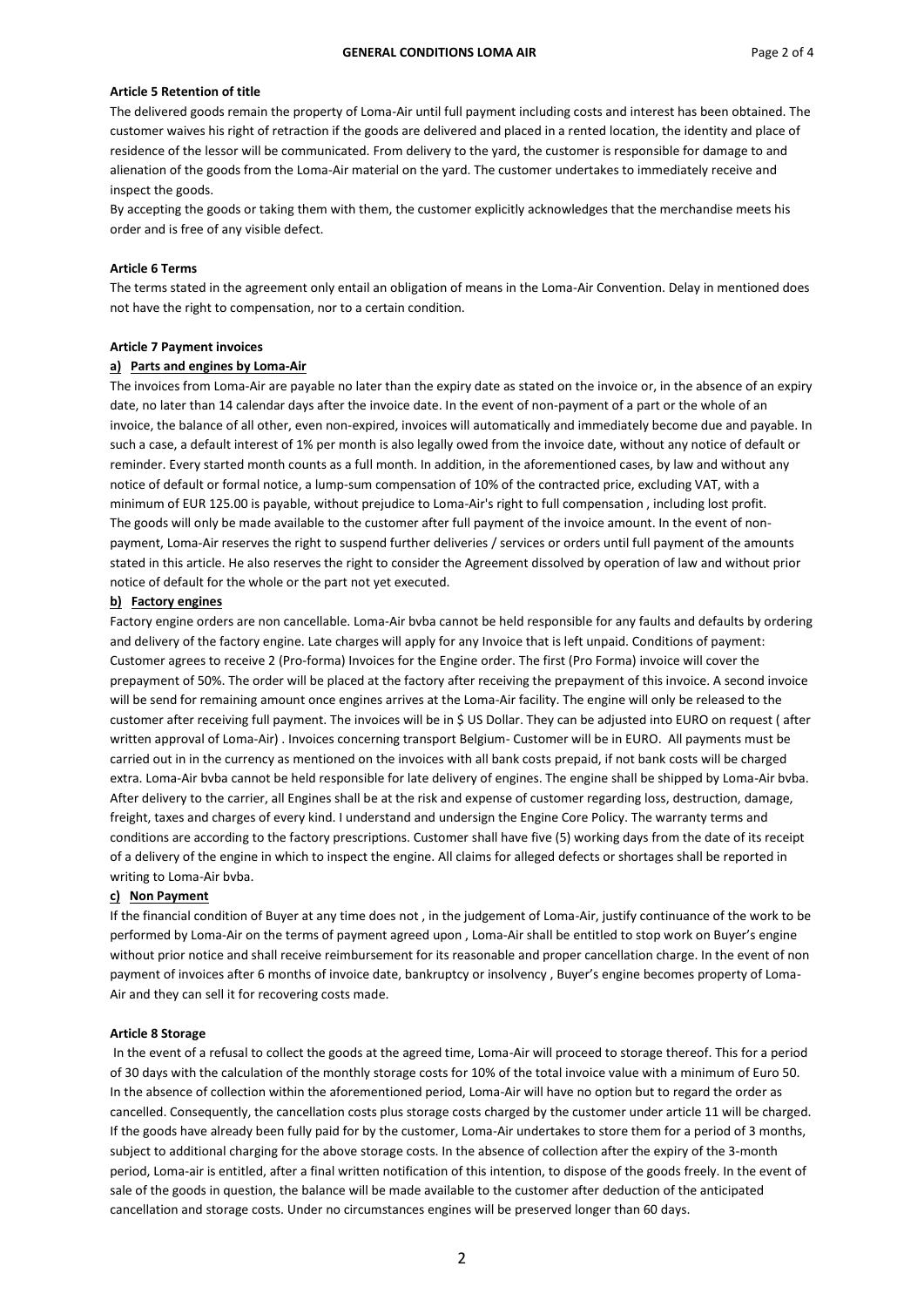Loma-Air cannot be held responsible for any loss, corrosion or damage due to long non preservation of engines. Because after this period of 60 days has expired, engines or parts can be preserved again upon customers request for an additional cost.

### **Article 9 Additional work**

Additional work is carried out in coordination and in agreement with the customer. Transport or orders to subcontractor are also taken into account. An additional price is charged when there are additional difficulties or obstacles that are not due to Loma-Air as well as when the customer in the price request gives a different description of the reality or the reality deviates from the description in the agreement between Loma-Air and the customer. The supplementary cost for the repair or replacement of rejected parts will be announced during or after complete labor. All prices are expressed in euros or US Dollar and are exclusive of VAT. The VAT is always borne by the customer.

### **Article 10 Subcontracting**

Loma-Air reserves the right to have the agreed performance performed by third parties.

### **Article 11 Leadtime**

The indicated delivery term is only provided by way of information and is not binding. Delays in delivery does not give customers the right for filing any claims.

## **Article 12 Discontinuation of work**

If, due to force majeure, strike, lock-out, accidents, etc., Loma-air is not able to execute the Agreement, it reserves the right to terminate the Agreement without the customer being able to claim any compensation. Loma-Air reserves the right to consider the Agreement terminated by operation of law and without prior notice of default in the event of bankruptcy, apparent inability, continuity of companies ac to as well as in the event of any change to the client's legal situation. The cancellation of an order / order placed by the customer is only possible in writing as long as Loma-air has not yet commenced its work and agrees to this in writing and provided that one of the lump sum compensation equal to 50% of the agreed price, with a minimum of EUR 500.00, without prejudice to Loma-air's right to full compensation, including lost profit.

Buyer's order may not be terminated or cancelled, either in whole or in part, without Loma-Air's consent, and then only under the terms that will reimburse Loma-Air for all applicable cost incurred by it, including but not limited to the cost of purchased materials, performed labor and a reasonable allowance of profit.

#### **Article 13 Subject to performance (by a third party)**

Every natural person or company that places orders on behalf of third parties or with the request to invoice them to third parties, is committed to these third parties in accordance with art. 1120 Belgian Civil Code and will be personally liable for the payment, insofar as the third party would fail to pay the invoice within the contractually stipulated period.

### **Article 14 Complaints and liability**

Complaints regarding the invoice are only admissible if the facts to which the complaints relate are accurate and insofar as they are reported to Loma-air in writing and by registered mail within seven working days after the invoice date. The burden of proof of timeliness lies with the customer. No complaint, even if justified, allows the customer to postpone the payment or change the payment terms. If no protest of the invoice takes place within the aforementioned date, the invoice is deemed to have been accepted by the customer.

Complaints in connection with the execution of the works must reach Loma-air by registered letter within 5 working days after termination of the works.

Without this further notice, works are irrevocably deemed to have been accepted, also when other materials or constructions are applied to, against, for or alongside executed works. The acceptance covers all visible defects and all defects that can be discovered by a professional and after thorough investigation.

Loma Air cannot under any circumstances be held responsible for work carried out by an external maintenance company. Loma-Air does not accept any kind of sub-contracting. Loma-Air shall not be liable for damages of any kind, direct or indirect, costs, or expenses resulting from improper maintenance performed by an external service provider.